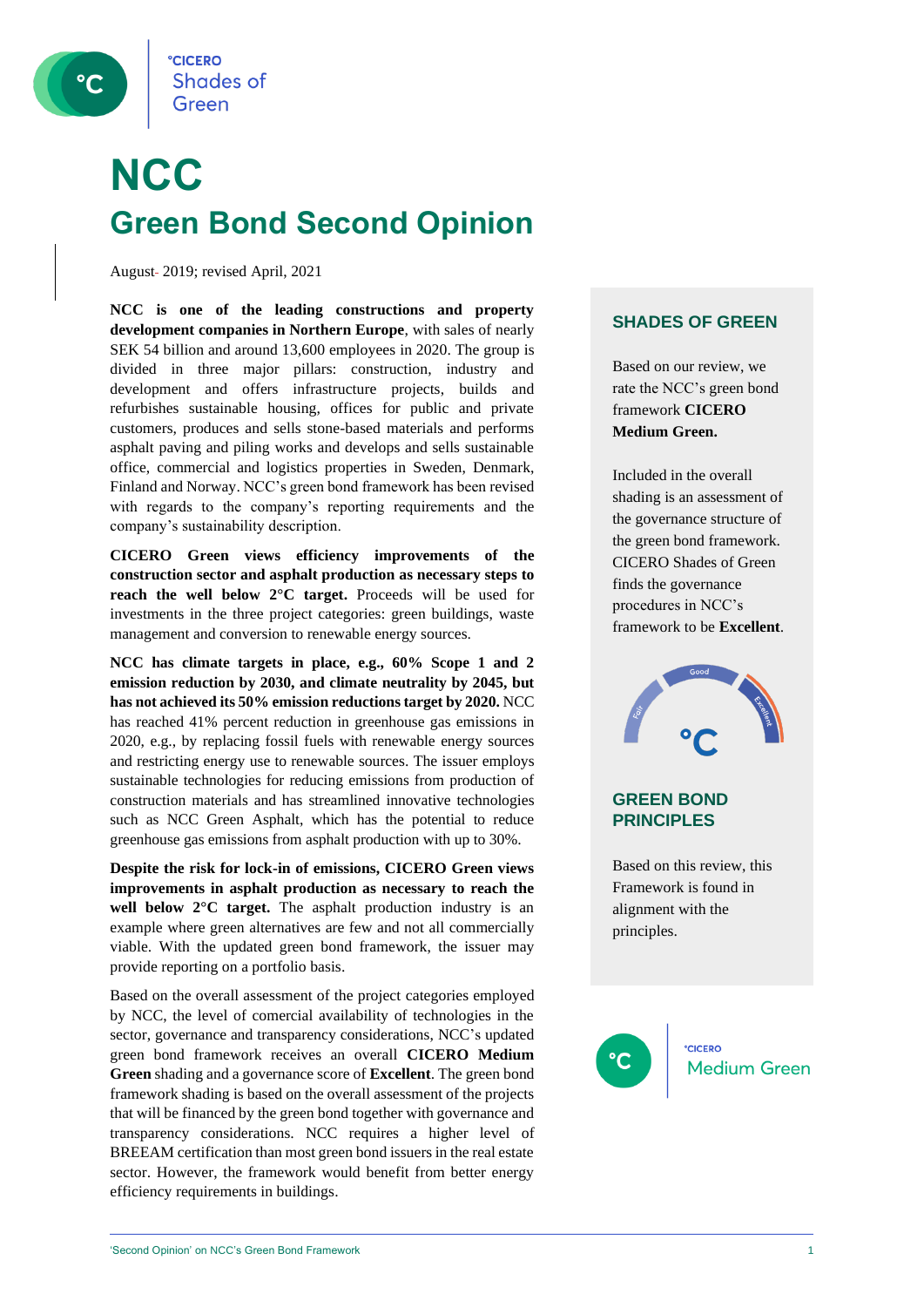

# **Contents**

| 1                                          | <b>Terms and methodology <i>CONSIDERATION</i> <b><i>CONSIDERATION CONSIDERATION CONSIDERATION</i> <b><i>CONSIDERATION</i></b></b></b>                                                                                         |    |
|--------------------------------------------|-------------------------------------------------------------------------------------------------------------------------------------------------------------------------------------------------------------------------------|----|
|                                            |                                                                                                                                                                                                                               |    |
| $\overline{2}$                             | Brief description of NCC's green bond framework and related policies ________________________________4                                                                                                                        |    |
|                                            |                                                                                                                                                                                                                               |    |
|                                            |                                                                                                                                                                                                                               |    |
|                                            |                                                                                                                                                                                                                               |    |
|                                            |                                                                                                                                                                                                                               |    |
|                                            |                                                                                                                                                                                                                               |    |
| 3                                          |                                                                                                                                                                                                                               |    |
|                                            |                                                                                                                                                                                                                               |    |
|                                            |                                                                                                                                                                                                                               |    |
|                                            |                                                                                                                                                                                                                               |    |
|                                            |                                                                                                                                                                                                                               |    |
|                                            |                                                                                                                                                                                                                               |    |
|                                            |                                                                                                                                                                                                                               |    |
| Appendix 1: <b>Appendix 1:</b> Appendix 1: | 13                                                                                                                                                                                                                            |    |
|                                            | Referenced Documents List and the control of the control of the control of the control of the control of the control of the control of the control of the control of the control of the control of the control of the control | 13 |
|                                            | <b>Appendix 2:</b> About CICERO Shades of Green <b>Appendix 1.1 Appendix 2.</b> About CICERO Shades of Green                                                                                                                  | 14 |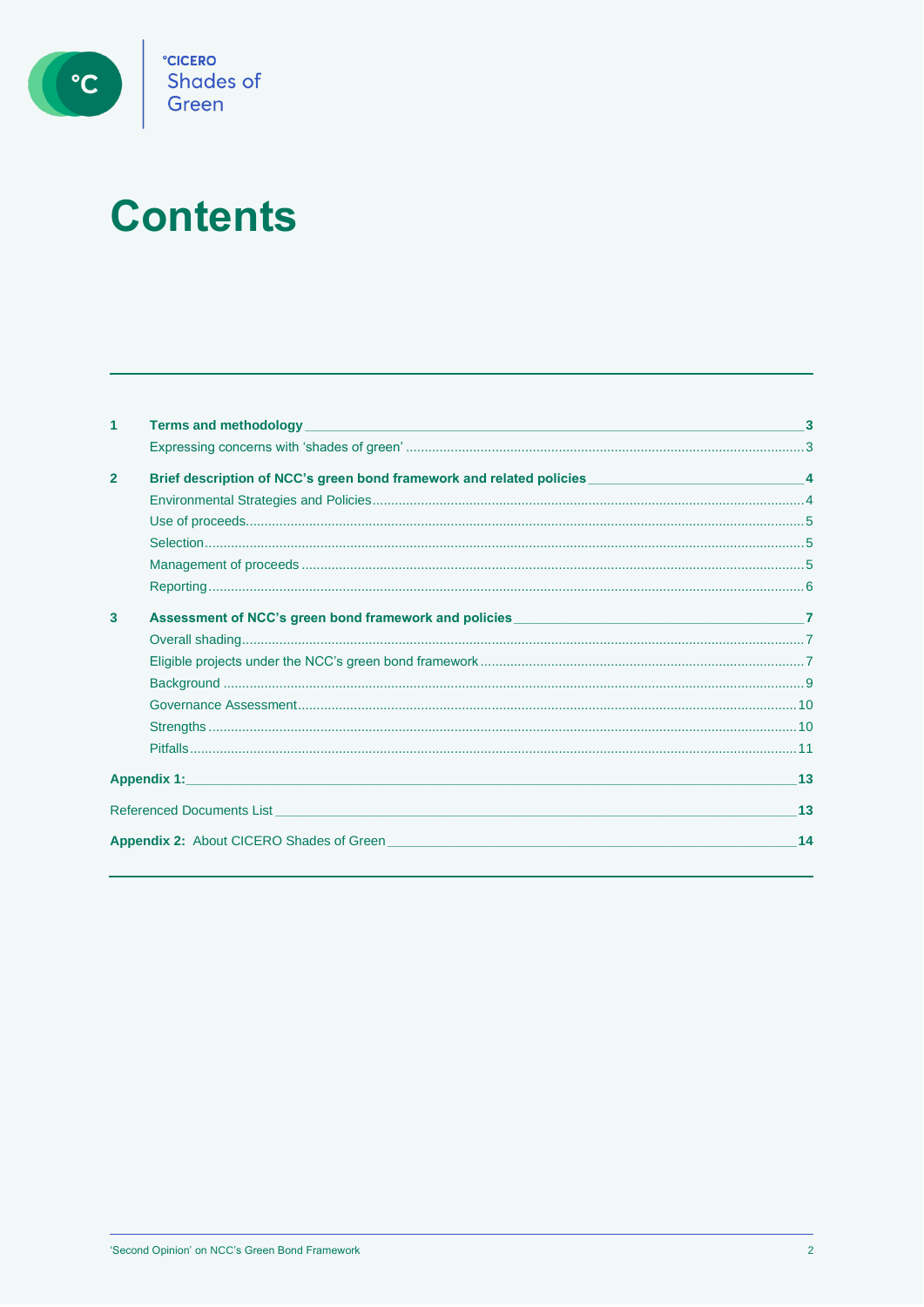

### **1 Terms and methodology**

This note provides CICERO Shades of Green's (CICERO Green) second opinion of the client's framework dated August 2019, with a revision in 2021**.** NCC's green bond framework has been revised with regards to the company's reporting requirements and the company's sustainability description. Since this updated Second Opinion based on the revised framework is not a full revision, the expiry date remains the same as the one dated August 2019. Any further amendments or updates to the framework require a revised second opinion. CICERO Green encourages the client to make this second opinion publicly available. If any part of the second opinion is quoted, the full report must be made available.

The second opinion is based on a review of the framework and documentation of the client's policies and processes, as well as information gathered during meetings, teleconferences and email correspondence.

#### **Expressing concerns with 'shades of green'**

CICERO Green second opinions are graded dark green, medium green or light green, reflecting a broad, qualitative review of the climate and environmental risks and ambitions. The shading methodology aims to provide transparency to investors that seek to understand and act upon potential exposure to climate risks and impacts. Investments in all shades of green projects are necessary in order to successfully implement the ambition of the Paris agreement. The shades are intended to communicate the following:



Sound governance and transparency processes facilitate delivery of the client's climate and environmental ambitions laid out in the framework. Hence, the governance aspects are carefully considered and reflected in the overall shading of the green bond framework. CICERO Green considers four factors in its review of the client's governance processes: 1) the policies and goals of relevance to the green bond framework; 2) the selection process used to identify and approve eligible projects under the framework, 3) the management of proceeds and 4) the reporting on the projects to investors. Based on these factors, we assign an overall governance grade: Fair, Good or Excellent. Please note this is not a substitute for a full evaluation of the governance of the issuing institution, and does not cover, e.g., corruption.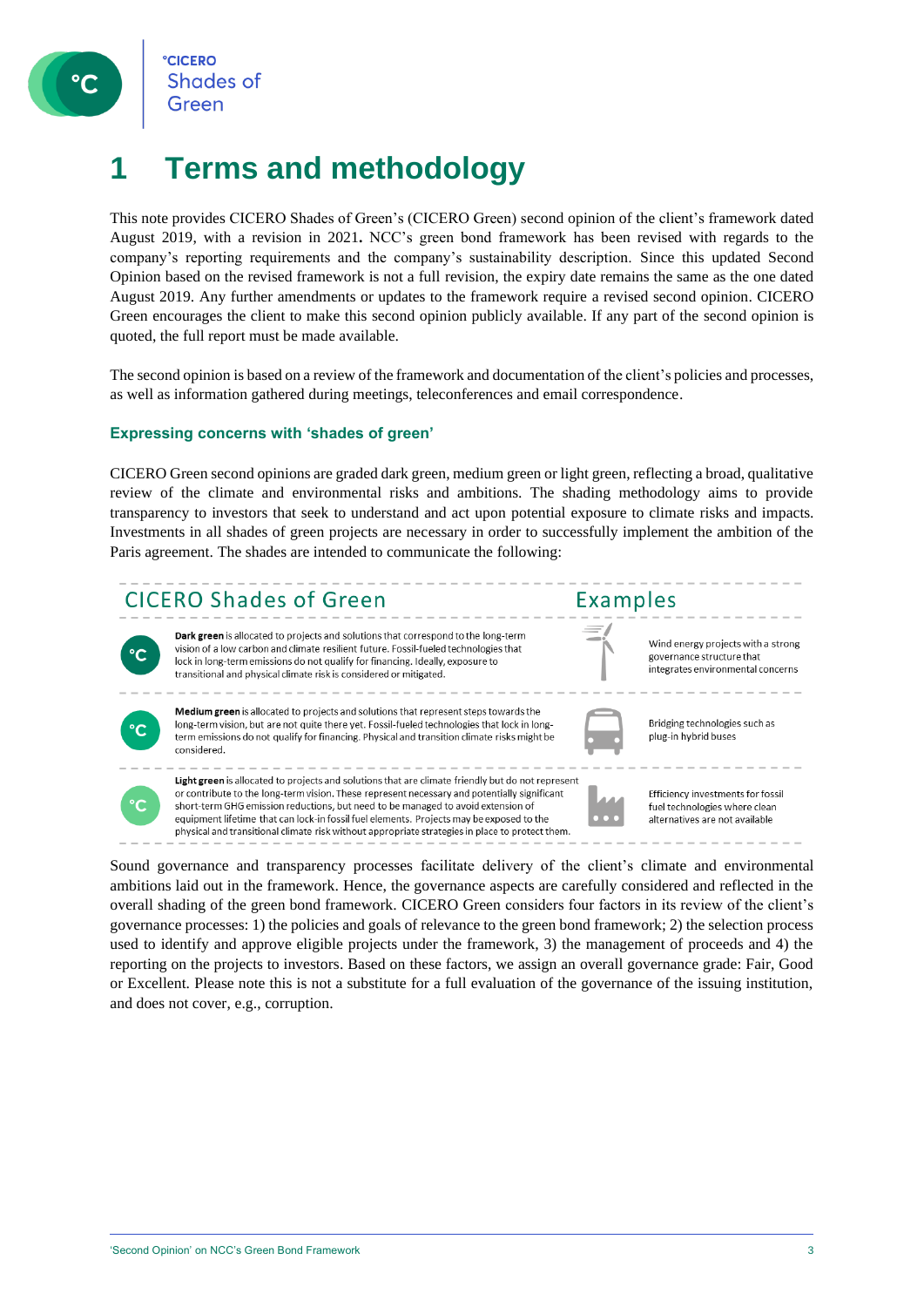

### **2 Brief description of NCC's green bond framework and related policies**

NCC is one of the leading constructions and property development companies in Northern Europe, with sales of with sales of nearly SEK 54 billion and around 13,600 employees in 2020. The group is divided in three major pillars: construction, industry and development. NCC Infrastructure offers entire infrastructure projects, from design and construction to production and services for projects of all sizes. NCC Building builds and refurbishes sustainable housing, offices for public and private customers in Sweden, Denmark, Finland and Norway. NCC Industry produces and sells stone-based materials and performs asphalt paving and pilling works. NCC Property Development develops and sells sustainable office, commercial and logistics properties in prime locations in defined growth markets in the Nordic region.

#### **Environmental Strategies and Policies**

NCC has ambitious near- and long-term environmental strategies and targets. The issuer aims to be a leading player in the company's markets and to proactively contribute to reduce the use of non-renewable materials, to increase societal value and develop new technical solutions, products and work methods that promote sustainable development. The CEO is ultimately responsible for NCC's sustainability efforts and NCC's Senior Management Team takes decisions concerning which Group-wide sustainability targets are to be followed up. The group has set the target to be climate neutral by 2045 and to reduce emissions from its own operations (Scope 1 and 2) by 60% by 2030 relative to 2015. In additgion, the company aims for 50% reduction in  $CO<sub>2</sub>e$  (Scope 3) in the four areas with the greatest climate impact: concrete, steel, asphalt and transport. However, NCC does not yet report these emissions in the Annual Sustainability Report. The reduction in emission intensity relative to turnover of 32% (September 2019), stated in the NCC Green Bond Framework is in line with their annual reporting for 2018 and has increased to 42% as of 2020. NCC has achieved an overall 41% percent reduction in total greenhouse gas emissions, from 312 ktCO<sub>2</sub>eq in 2015 to 185 ktCO<sub>2</sub>eq in 2020, by replacing fossil fuels with renewable energy sources. The previous emissions target to reduce these emissions by 50% by 2020 was not achieved.

NCC reports annually according to the Global Reporting Initiative (GRI). In addition, NCC reports to the UN Global Compact and submits a description of the practical actions the company is pursuing, annually since 2010. According to the issuer, NCC follows the GHG protocol. The grid factors used are country specific and comply with the GHG protocol. Materials and waste strategies and policies of NCC refer to circular supplies, use of nonhazardous materials, resource efficiency and waste reduction. By 2020, NCC aimed to recycle and reuse 70% of its building and construction waste. According to the 2020 Annual Sustainability Report this target has not been achieved. 58% reuse and recycling has been achieved at the end of 2020. The amount of building and construction waste has also declined.

NCC's sustainability framework covers other areas of sustainability, namely health and safety, social inclusion, compliance and portfolio performance. NCC complies with ISO 14001 environmental management system but also with ISO 9001 (quality) and OHSAS 18001 / ISO 45001 (work environment). The issuer prioritizes suppliers that are proactive and systematic in their work related to environmental sustainability. All suppliers must, at a minimum fulfill the conditions outlined in the code of conduct for suppliers. These refer to efficiency of energy and materials use, continuous improvement in environmental work and generation of innovative ideas that lead to positive environmental impacts.

NCC supports the recommendations of the Task Force on Climate-related Disclosure (TCFD) and is in the process of learning to implement scenario stress testing. The issuer informed CICERO Green that basic screening for climate related risks is conducted, considering long-term scenario analysis from meteorological and geological institutions.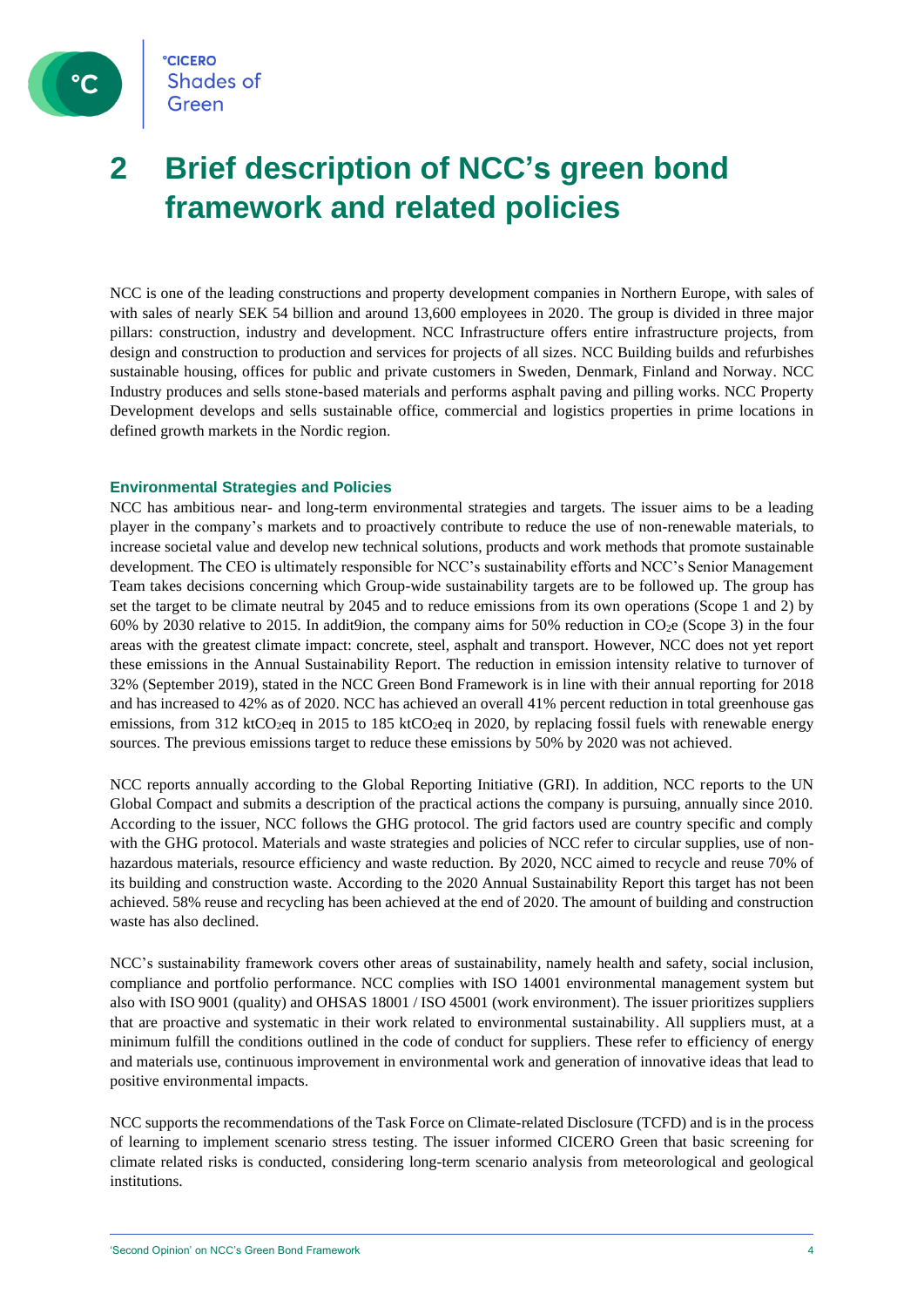#### **Use of proceeds**

The green bond framework specifies three categories: green buildings (1), waste management (2) and conversion to renewable energy sources (3). According to the issuer, more than 80% of proceeds will be allocated to green buildings. Green bond proceeds will not be allocated to nuclear power or fossil fuel-based energy generation projects.

The net proceeds can be used to finance the acquisition, development and construction of new eligible projects, finance renovation and upgrade of existing eligible projects and/or refinance eligible projects. Projects and assets that contribute to climate mitigation include investments in low-carbon and clean technologies such as recycling and reuse of construction materials, electrification of equipment in construction material production and high level of certification in buildings. Adaptation to climate change projects include investments in climate resilient buildings.

The split between new projects and refinancing will be included in the NCC green bond investor report. The issuer assumes around 80% of the proceeds will be allocated to new projects and 20% to refinancing. NCC defines new projects as projects that have been taken into operations within one year before the approval by NCC's green bond committee and thereafter.

#### **Selection**

The selection process is a key governance factor to consider in CICERO Green's assessment. CICERO Green typically looks at how climate and environmental considerations are considered when evaluating whether projects can qualify for green finance funding. The broader the project categories, the more importance CICERO Green places on the governance process. NCC's green bond framework outlines a transparent selection procedure that is in line with the Green Bond Principles.

Projects and assets must comply with NCC's polices and guidelines in addition to the local laws and regulations.<sup>1</sup>, including the green terms for each category. The issuer has informed CICERO Green that only projects with high likelihood of having positive, long-term environmental impacts will be approved. All potential eligible projects are evaluated by NCC's green bond committee which consists of representatives from the sustainability and treasury departments. The decision to allocate proceeds requires a consensus from the green bond committee, which meets quarterly or as needed and decides upon the potential projects that meet the requirements of the green bond framework.

The green bond framework includes a process for removing non-complying projects from the pool of funded projects or assets. An updated list of all approved projects will be kept by the committee. In case a project or asset ceases to meet the eligibility criteria, it will be removed from this list.

#### **Management of proceeds**

CICERO Green finds the management of proceeds of NCC to be in accordance with the Green Bond Principles. The net proceeds from the issue of green bonds will be credited to a separate account, designated to finance NCC's eligible projects. Any unallocated proceeds will be held in NCC's liquidity reserve. According to the issuer, liquidity reserves can be invested in liquid Swedish Government Bonds, Swedish Covered Mortgage Bonds and short-term Bank Deposits with banks with sufficient credit rating.

'Second Opinion' on NCC's Green Bond Framework 5

<sup>&</sup>lt;sup>1</sup> Note that Sweden, Finland, Denmark and Norway are on the list of Equator Principles Designated Countries, which is defined as "those countries deemed to have robust environmental and social governance, legislation systems and institutional capacity designed to protect their people and the natural environment." http://equatorprinciples.com/designated-countries/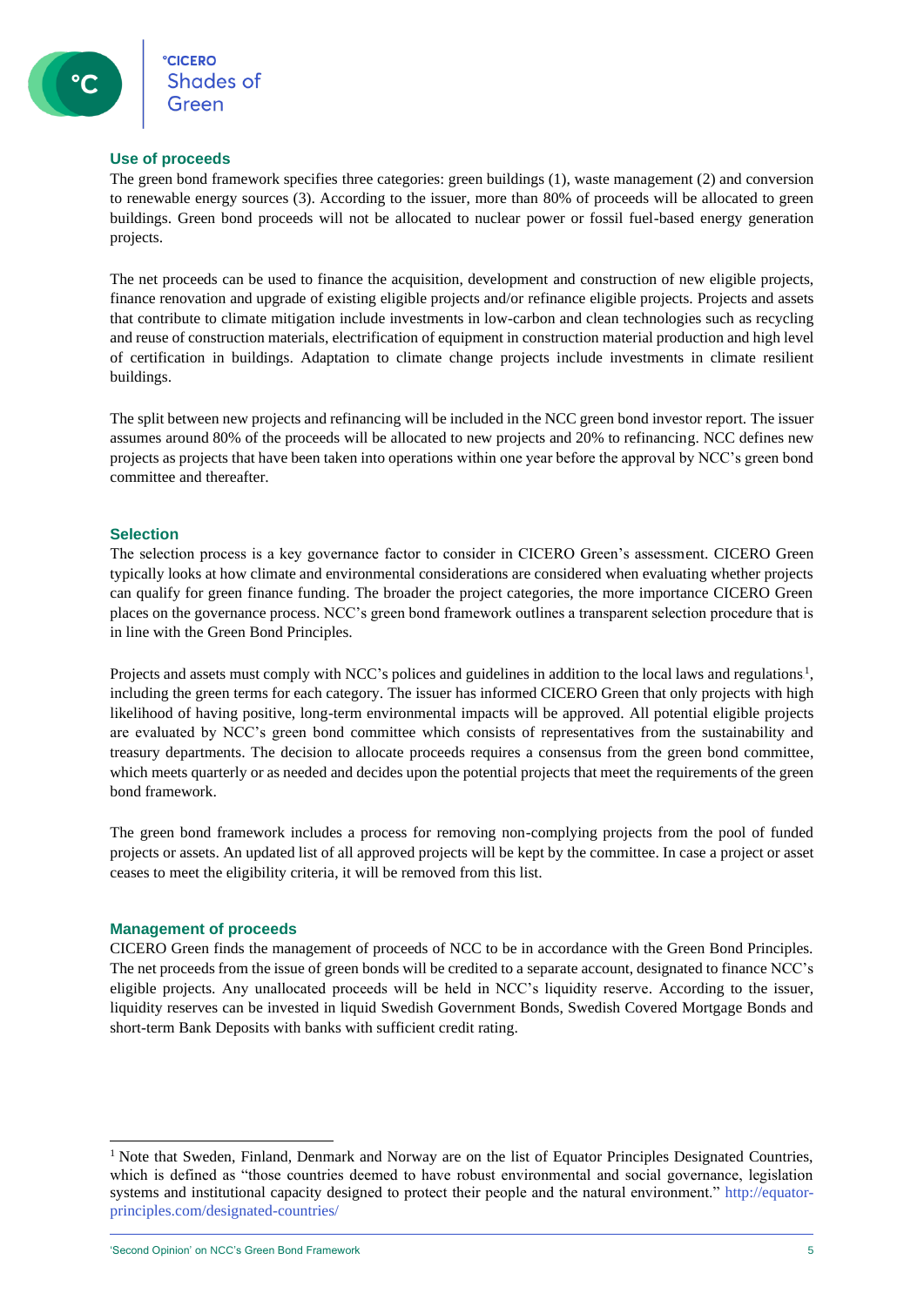#### **Reporting**

Transparency, reporting, and verification of impacts are key to enable investors to follow the implementation of green finance programs. Procedures for reporting and disclosure of green finance investments are also vital to build confidence that green finance is contributing towards a sustainable and climate-friendly future, both among investors and in society.

NCC will provide an annual Green Bond Investor Report which will include the following: the total amount of green bonds issued and outstanding; a list of eligible projects financed with proceeds from green bonds, including allocated and disbursed amounts and a brief description of the projects and their main environmental impact; expected or actual environmental impacts from eligible projects when relevant and feasible – mainly emissions of CO<sub>2</sub>eq but also project specific performance indicators; the distribution of allocation between different eligible project categories; a description of the allocation between financing of new projects and refinancing and the balance between the separate account and the amounts held as part of the liquidity reserve.

The information may be provided on an aggregated portfolio basis due to confidentiality agreements, competitiveness consideration, or numerous projects limiting the amount of detail that can be made available.

The external auditor will review the internal tracking method, the allocation of funds from the green bond proceeds and the green bond investor report, on an annual basis. The green bond framework, this second party opinion, the Green Bond Investor Report and the opinion of the external auditor will be made publicly available on the NCC website [\(www.ncc.group\)](http://www.ncc.group/).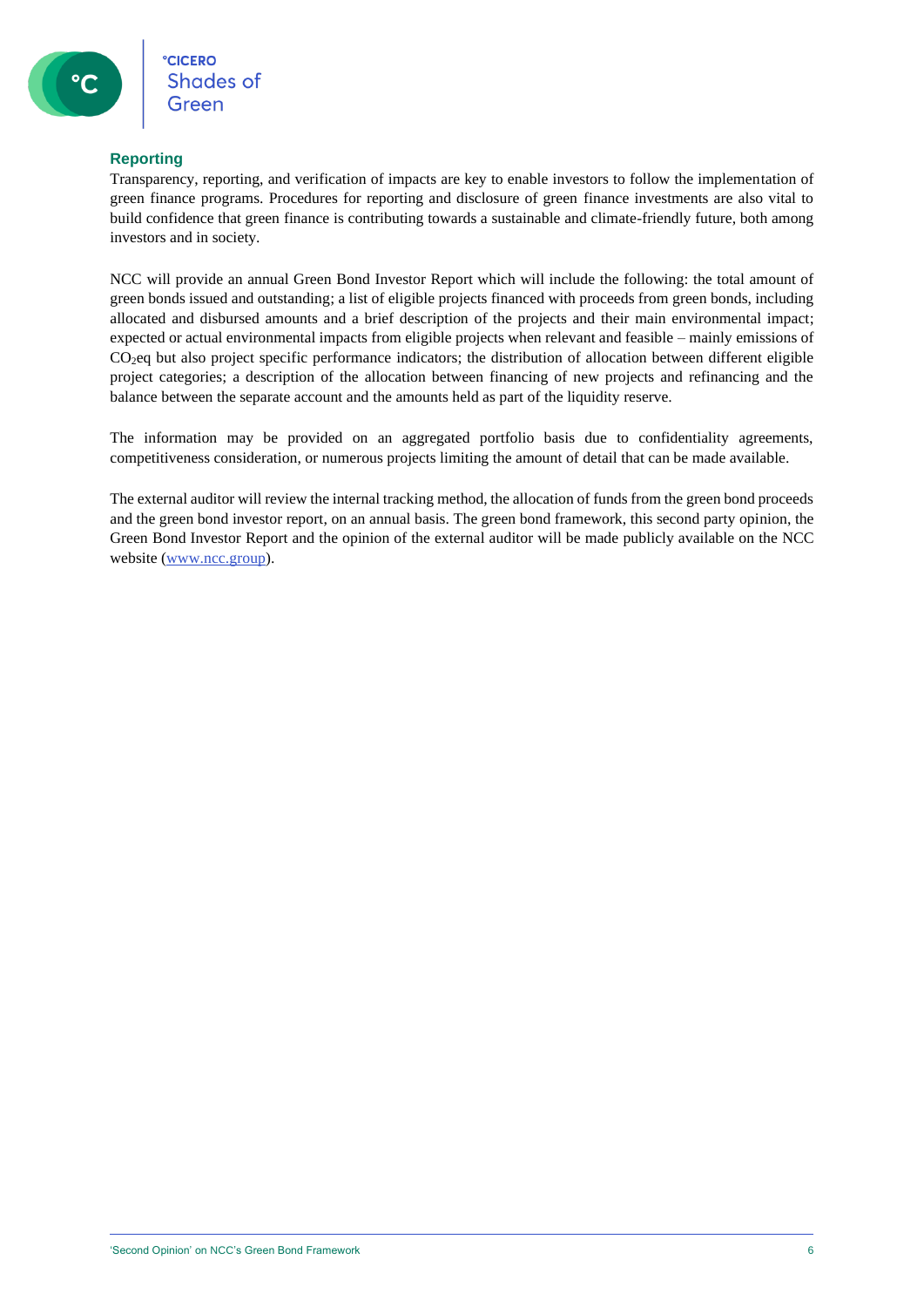

### **3 Assessment of NCC's green bond framework and policies**

The framework and procedures for NCC's green bond investments are assessed and their strengths and weaknesses are discussed in this section. The strengths of an investment framework with respect to environmental impact are areas where it clearly supports low-carbon projects; weaknesses are typically areas that are unclear or too general. Pitfalls are also raised in this section to note areas where NCC should be aware of potential macro-level impacts of investment projects.

#### **Overall shading**

Based on the project category shadings detailed below, and consideration of environmental ambitions and governance structure reflected in NCC's green bond framework, we rate the framework **CICERO Medium Green.** The shading is based on the overall assessment of the projects that will be financed by the green bond together with governance and transparency considerations.

#### **Eligible projects under the NCC's green bond framework**

At the basic level, the selection of eligible project categories is the primary mechanism to ensure that projects deliver environmental benefits. Through selection of project categories with clear environmental benefits, green bonds aim to provide investors with certainty that their investments deliver environmental returns as well as financial returns. The Green Bonds Principles (GBP) state that the "overall environmental profile" of a project should be assessed and that the selection process should be well defined.

| Category                               | Eligible project types                                                                                                                                                                                                                                                                                                                                                                                                                                                                                      | <b>Green Shading and some concerns</b>                                                                                                                                                                                                                                                                                                                                                                                                                                                                                                                                                                                                                                                                |
|----------------------------------------|-------------------------------------------------------------------------------------------------------------------------------------------------------------------------------------------------------------------------------------------------------------------------------------------------------------------------------------------------------------------------------------------------------------------------------------------------------------------------------------------------------------|-------------------------------------------------------------------------------------------------------------------------------------------------------------------------------------------------------------------------------------------------------------------------------------------------------------------------------------------------------------------------------------------------------------------------------------------------------------------------------------------------------------------------------------------------------------------------------------------------------------------------------------------------------------------------------------------------------|
| <b>Green Buildings</b><br>$\mathbf{C}$ | New commercial, residential and Light to Medium Green<br>societal properties that have or<br>will have either of the following<br>certifications: a) BREEAM<br>Excellent or b) DGNB Gold and<br>that have an energy use<br>(kWh/m <sup>2</sup> /year) that is at least 20%<br>lower than the requirements in<br>national regulations (applies for<br>Sweden).<br>Properties where major<br>renovation/retrofitting has<br>resulted in a reduced energy use<br>(kWh/m <sup>2</sup> /year) of at least a 30%. | In a low carbon 2050 perspective the<br>energy performance of buildings is<br>expected to be improved, with passive<br>and plus house technologies becoming<br>mainstream and the energy performance<br>of existing buildings greatly improved<br>through refurbishments.<br>A dark green shading would require<br>passive or plus house technologies.<br>Building certifications cover important<br>sustainability aspects for buildings,<br>including emission reductions but they do<br>not necessarily ensure low energy<br>consumption.<br>NCC has in place energy requirements for<br>Sweden where the majority of the<br>proceeds will be used. However,<br>buildings in other countries (e.g. |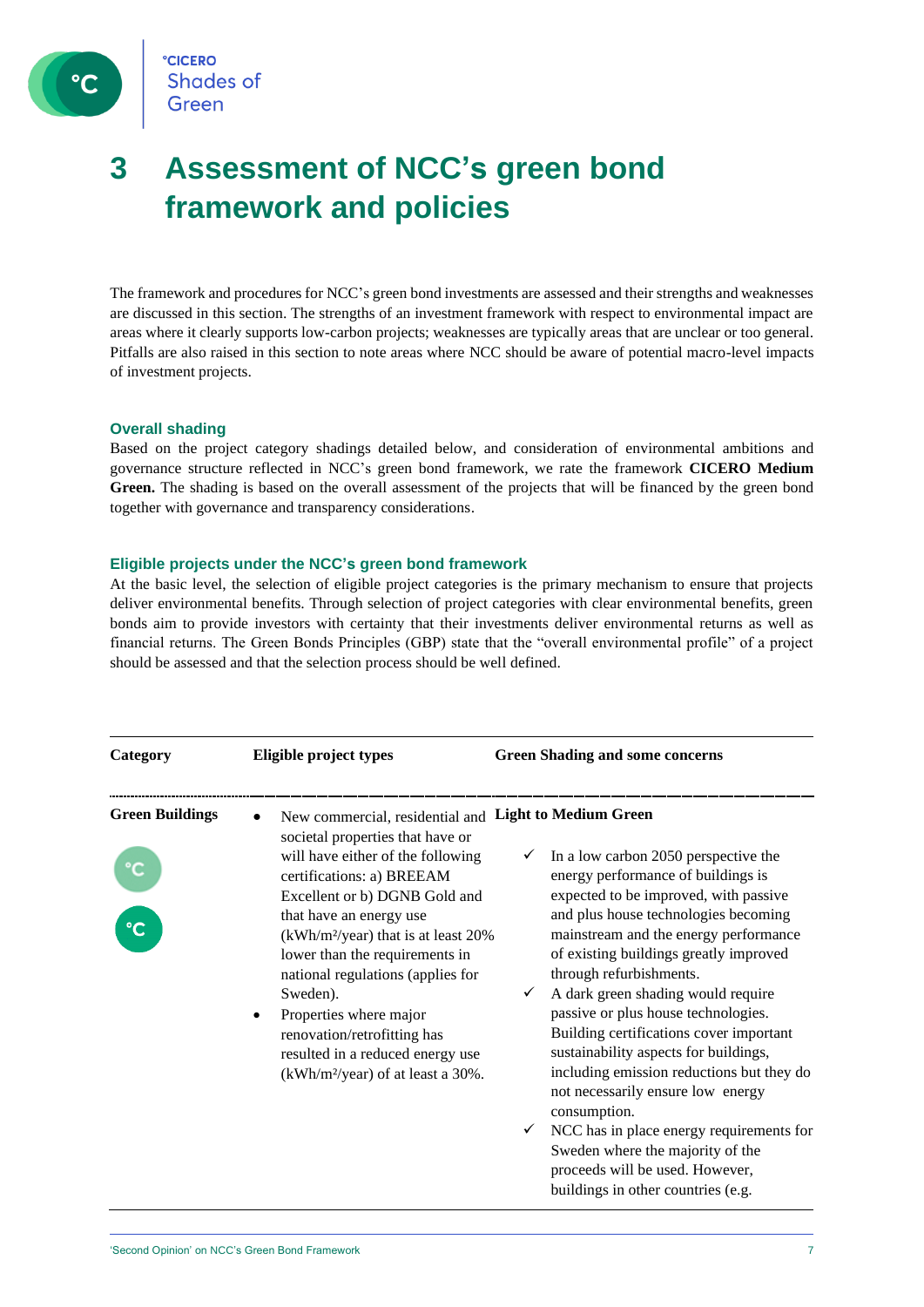

Denmark, Norway and Finland) do not include any energy consumption requirements. This raises concerns that buildings might not be energy efficient. Some of these countries still have a significant share of fossil fuels in their grids. For this reason, the green buildings category receives a light to medium green shading.

- In addition to climate issues, BREEAM covers a broader set of issues, which is important to overall sustainable development. Building materials have a significant impact on the sustainability of buildings as they determine the building's energy consumption and environmental impacts. Consider low-emission, durable, reusable and recyclable materials.
- $\checkmark$  Access to biking lanes and public transport offer a good option for reducing carbon emissions and reduces other negative impacts from commuting such as congestion.
- $\checkmark$  NCC has informed CICERO Green that most buildings will aim for BREEAM Excellent and only a limited number (around 10- 15%) will be DGNB certified.

### Waste management • Waste prevention

- Waste reduction
- 
- 
- Recycling and reuse
- Rehabilitation of contaminated land: Investments in equipment for the recycling of mineralogical materials  $(RAP =$  recycled asphalt, concrete, bricks, shafts and earth masses, swept up antislip materials)

#### **Dark Green**

- ✓ Waste recycling strategies are crucial for environmental and social wellbeing.
- $\checkmark$  NCC has confirmed that waste-to-energy (WTE) projects will be excluded.
- $\checkmark$  Fossil fuels are excluded from this category and no significant emissions arise from the recycling process.

**Conversion to renewable energy sources**



- Conversion of asphalt plants from fossil to renewable fuels
- Conversion of stone crushers and other equipment from fossil fuels to electricity

#### **Medium Green**

- $\checkmark$  Due to high emissions related to asphalt as end-product, this category receives a medium green shading.
- $\checkmark$  The asphalt plants will be converted to run on biofuels (e.g. wood pellets). NCC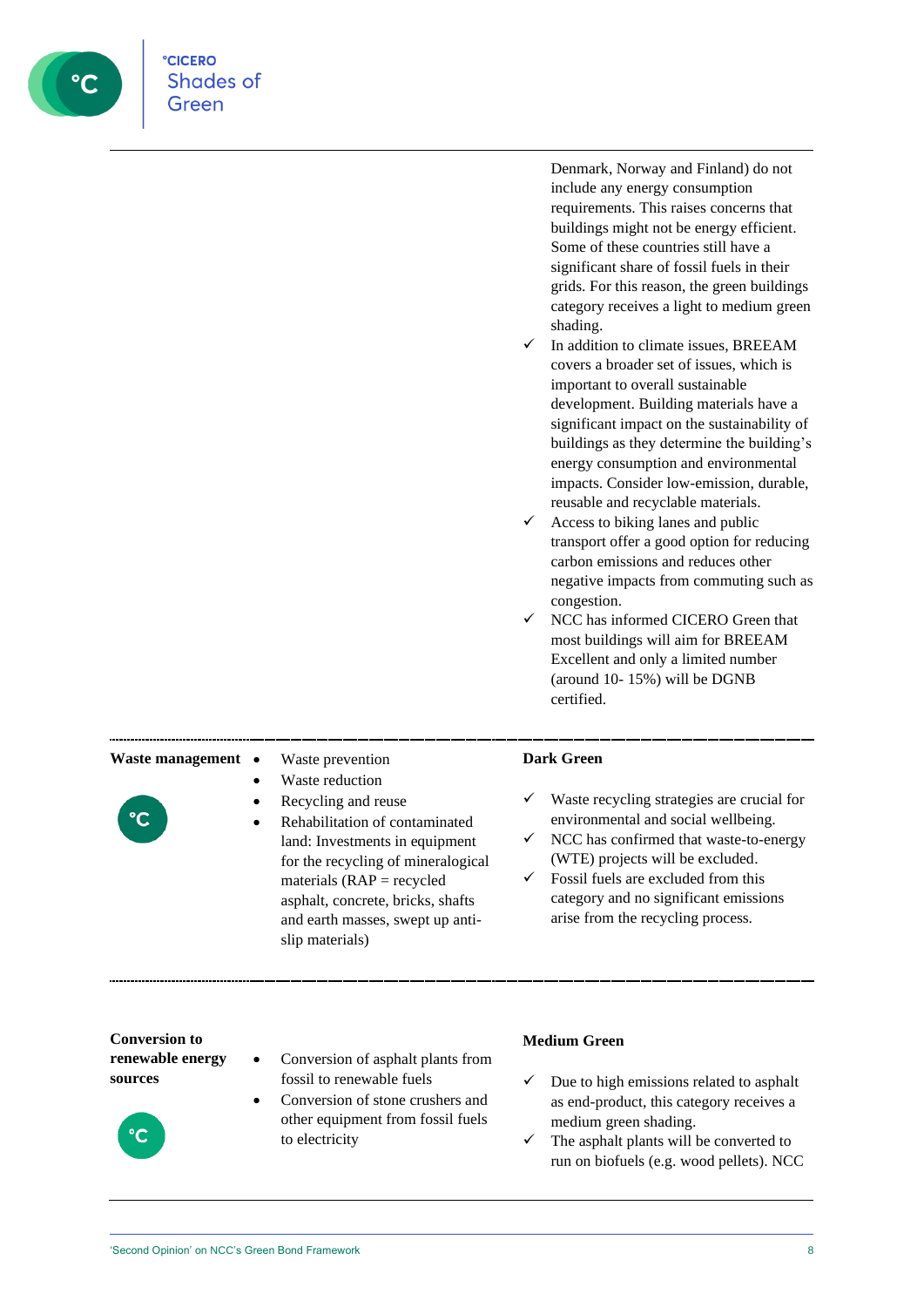

**CICERO** Shades of

> will use locally sourced biofuels (wood pellets).

- While electric and biofueled equipment is preferable to those that directly use fossil fuels, we should nevertheless be aware of the indirect GHG emissions stemming from the production and strive to keep increasing their efficiency.
- Complex impacts related to use of biofuels include  $CO<sub>2</sub>$  emissions and equivalents and raise health concerns related to local air pollution
- $\checkmark$  Greening of asphalt production through decreasing manufacturing temperatures and replacing heating fuels with renewable sources is essential to the lowcarbon transition. However, the main component material in asphalt (bitumen) is a petroleum product

Table 1. Eligible project categories

#### **Background**

The production of asphalt is mainly based on fossil fuels. Heating and drying the aggregate in the asphalt mix is most energy intensive in the production process and traditionally involves burning of oil or LPG. New developments in road engineering technologies have the potential to reduce the manufacturing and application temperatures of asphalt mixes<sup>2</sup>.

Global warming potential of emissions occurring during the production of asphalt can be greatly reduced by reducing the production temperatures and using biomass (e.g. wood pellets, wood chips) instead of fossil fuels. Greenhouse gas emissions from asphalt production can decrease significantly with use of wood chips and straw or wood pellets instead of LPG<sup>3</sup>. These new technologies are more environmentally friendly but not all are as efficient as the use of the traditional hot asphalt. For example, cold-mix asphalt uses temperatures lower than  $60^{\circ}$ C and has the highest potential for emission reductions, but it is only used in road rehabilitations or low traffic roads. Warmmix ( $<100\degree$ C) and half-warm-mix (110-140 $\degree$ C) are most commonly used technologies since their performance is comparable to the traditional hot-mix asphalt  $(>150^{\circ}C)$ .

Overall, 70% of asphalt is used in road construction.<sup>4</sup>. Statistics from the Swedish Transport Agency show that emissions from road traffic have increased in Sweden in 2018, after a steady fall in the previous years, mostly due to increased heavy-duty traffic. Furthermore, an increasing trend in purchases of new passenger vehicles has been registered. Diesel fueled vehicles are highest percentage of new cars while electric vehicles have more than doubled since  $2014<sup>5</sup>$ . The Swedish government has committed to 70 percent reduction in traffic related emissions by 2030. To reach this goal, at least eight percent reduction in yearly emissions is needed. Emissions from road traffic have increased with 2,8% from 2017 to 2018, while total greenhouse gas emissions have also increased

<sup>2</sup> Rubio et al., 2013. Comparative analysis of emissions from the manufacture and use of hot and half-warm mix asphalt. Journal of Cleaner Production. http://dx.doi.org/10.1016/j.jclepro.2012.09.036

<sup>3</sup> Bühler F., Nguyen T.-V., Elmegaard B., 2016, Sustainable production of asphalt using biomass as primary process fuel, Chemical Engineering Transactions, 52, 685-690 DOI:10.3303/CET1652115

<sup>4</sup> [https://doi.org/10.1002/14356007.a03\\_169.pub2](https://doi.org/10.1002/14356007.a03_169.pub2)

<sup>5</sup> <https://www.transportstyrelsen.se/sv/vagtrafik/statistik/Statistik-over-koldioxidutslapp/>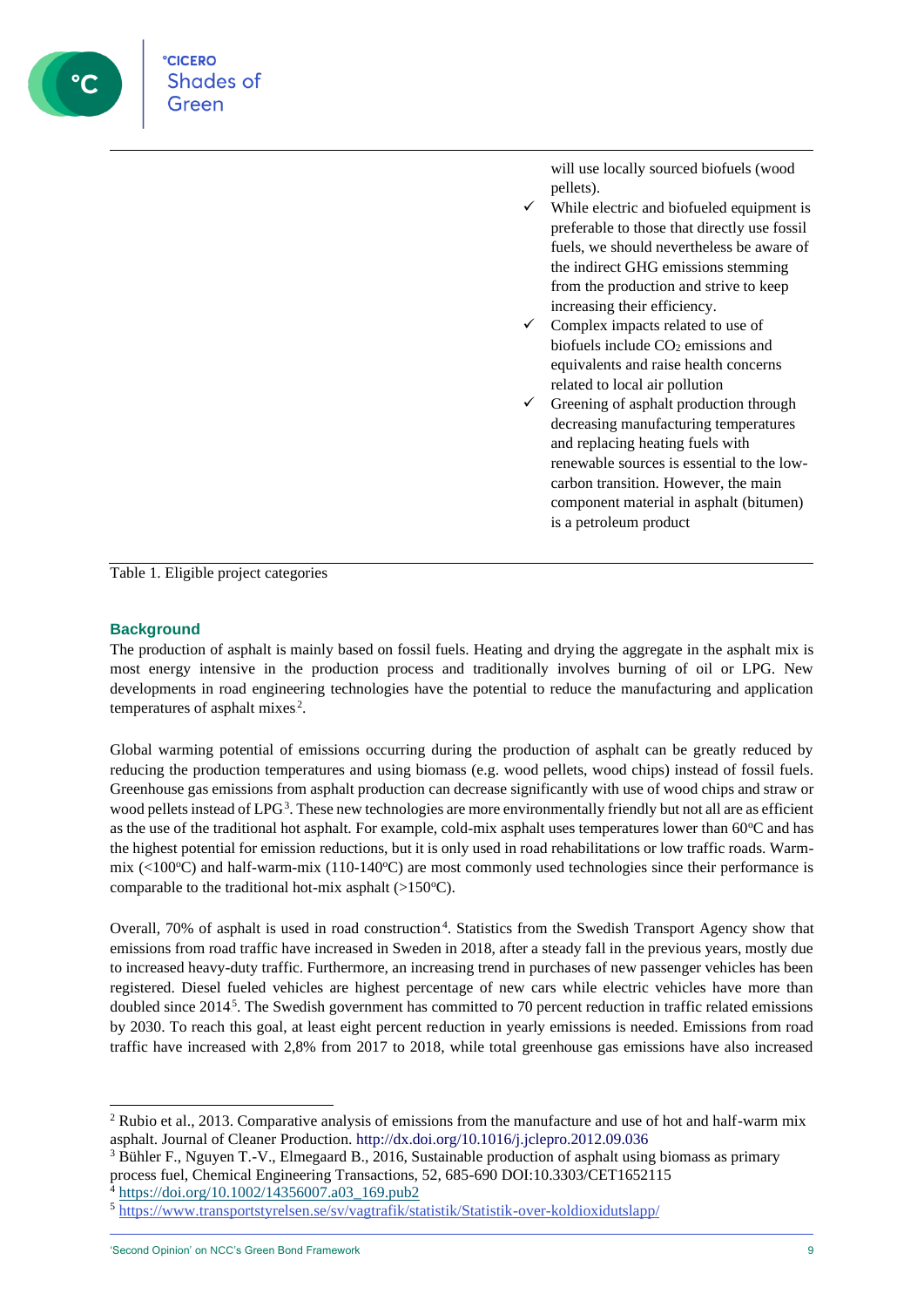**CICERO** Shades of

with 0,4% compared to 2017.<sup>6</sup>. Norway has set a goal of reducing greenhouse gasses causing climate changes by at least 40% by 2030 from the country's 1990 levels. That could be hard to reach as CO2 emissions are still higher today than in 1990 even with an aggressive subsidy scheme for electric cars. A similar trend can be observed in other Nordic countries.

#### **Governance Assessment**

Four aspects are studied when assessing the NCC's governance procedures: 1) the policies and goals of relevance to the green bond framework; 2) the selection process used to identify eligible projects under the framework; 3) the management of proceeds; and 4) the reporting on the projects to investors. Based on these aspects, an overall grading is given on governance strength falling into one of three classes: Fair, Good or Excellent. Please note this is not a substitute for a full evaluation of the governance of the issuing institution, and does not cover, e.g., corruption.

NCC has in place strong environmental goals and targets, good mitigation plans, a sound selection process and comprehensive and transparent reporting. The issuer screens for resilience based on scenario analysis and supports the TCFD recommendation<sup>7</sup> while working towards including scenario stress testing in the future. NCC has specific climate targets and recently added a target for its most relevant Scope 3 emissions but has not achieved its Scope 1 and 2 2020 emissions reduction target. In addition, NCC has not achieved its 2020 waste recycling

target. The selection process involves consensus decisionmaking and life-cycle considerations. The green bond committee has appropriate environmental competence. NCC is transparent with their methodology and commit to report on a good selection of impact metrics. However, in the updated framework NCC has chosen to report on an aggregated portfolio basis which. The overall assessment of NCC's governance structure and processes gives it a rating of **Excellent**.



#### **Strengths**

NCC has set the target to be climate neutral by 2045. The construction sector accounts for nearly 19% of global greenhouse gas emissions<sup>8</sup>. Construction and expansion of infrastructure is linked to economic growth. While the sector is a major pollutant globally, buildings and infrastructure are particularly vulnerable to climate change related events, such as floods, heat and extreme precipitation. Energy efficient buildings, use of sustainable construction materials and electrification of equipment in the production of materials and construction sites can decrease the emissions burden associated with this sector. NCC has taken significant steps to reduce their footprint. However, further upscaling of green technologies and a sound strategy for avoiding rebound effects are needed. The construction industry needs to focus on the full lifecycle of the materials they are producing, from cradle-to-grave. Targeting a drastic reduction in damaging chemicals and materials and an expansion in the use of bio-based alternatives will improve many aspects of the global environment, such as sustainability and responsible consumption and production.

The issuer has informed CICERO Green that climate risk analysis is conducted prior to every project start. The analysis is based on long-term scenario stress testing from meteorological and geological institutes. CICERO Green is encouraged by the environmental competence in the sustainability department for all project categories. The sustainability department employs environmental engineers and lawyers, some with more than 25 years of experience. Furthermore, NCC has in place an internal consultant organization with engineering experts in various

<sup>6</sup> <https://www.ssb.no/en/natur-og-miljo/statistikker/klimagassn/aar-forelopige>

<sup>7</sup> <https://www.fsb-tcfd.org/publications/final-recommendations-report/>

<sup>8</sup> https://doi.org/10.1080/15732479.2017.1327545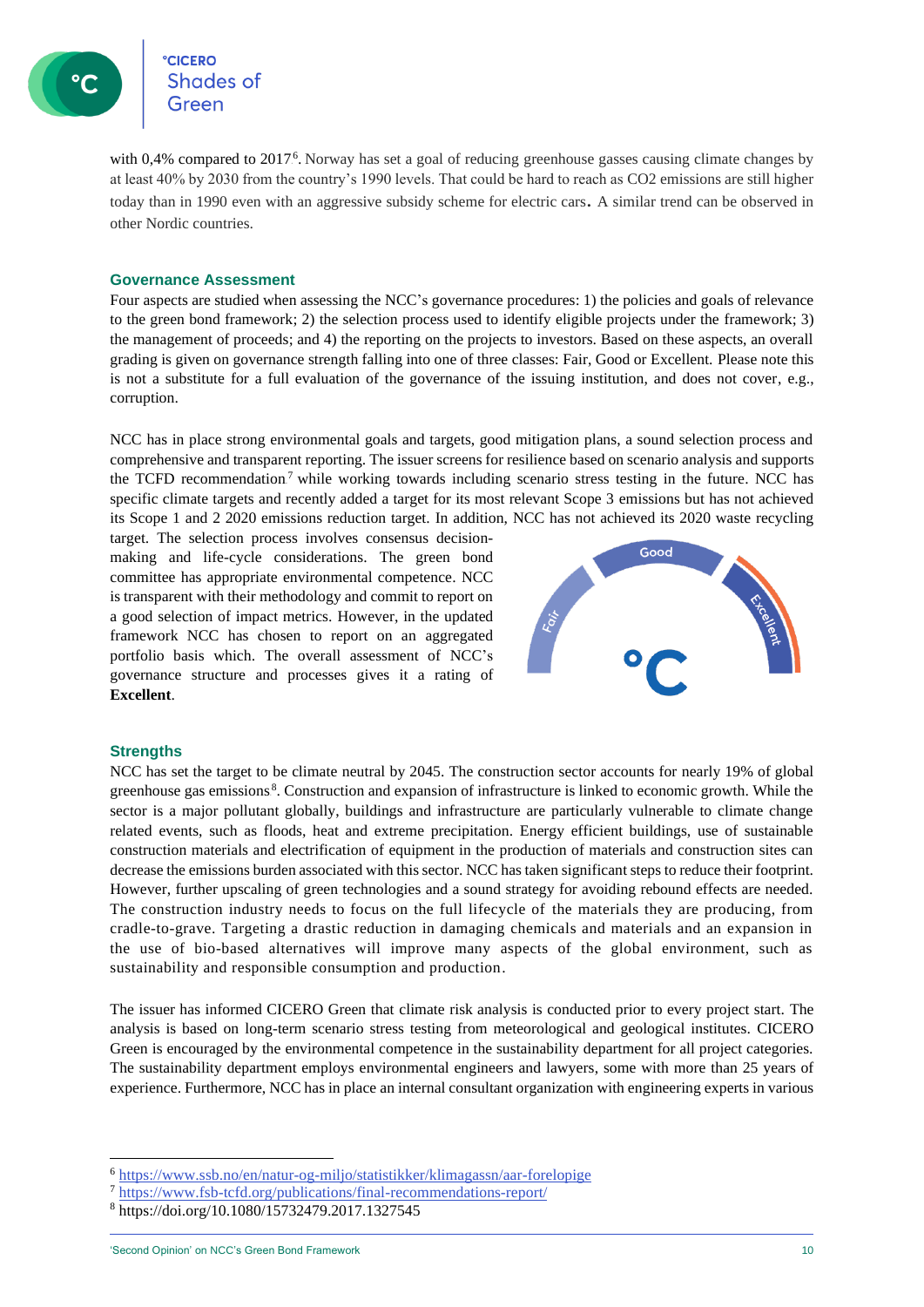

fields such as energy, humidity, biological diversity, environmental certification, storm water handling, soil remediation and more.

NCC employs a multitude of innovative technologies to reduce greenhouse gas emissions and support climate change adaptation strategies. For example, NCC Green Asphalt is produced through a method that generates up to 30% lower emissions per production unit than the traditional methods of producing hot asphalt. The lower manufacturing temperatures required for producing NCC Green Asphalt also reduce emissions of other harmful substances, such as nitrogen dioxide, carbon monoxide and sulphur dioxide.

As part of the issuer's sustainability policy to avoid rebound effects, NCC in its quality of real estate operator, has in place a sustainability tenant contract that regulates the roles of the landlord and tenant as well as their respective rights, obligations and intentions regarding the work on sustainability issues from a green, social and economic perspective.

NCC invests in research and development of new technologies for production of construction material, permeable pavements and technologies for charging electric vehicles in motion. These technologies represent significant improvements and support climate adaptation strategies in the construction and transportation sectors.

#### **Weaknesses**

We find no substantial weaknesses in NCC's Green Bond Framework.

#### **Pitfalls**

CICERO Green is encouraged by NCC's initiative to convert asphalt plants to renewable fuels, hence the category that includes NCC Green Asphalt production (conversion to renewable energy) has been shaded Medium Green. However, NCC Green Asphalt make up for only 30% of the company's total asphalt production, in Sweden. Furthermore, investments in new roads, even considering the innovative technologies used for reducing emissions from material production, bears a significant risk of emission lock-ins. Through investments into capacity increasing infrastructure without stronger incentives for increasing the use of low- and zero-emission vehicles, it is likely that Nordic countries will fall short of achieving their targets.

NCC Green Asphalt production implies that temperatures are reduced to 120 $^{\circ}$ C, which led to a decrease in CO<sub>2</sub> emissions by up to 30% per unit of production while emissions of nitrogen and sulphur dioxide as well as carbon monoxide are significantly reduced as well. Moreover, the global warming potential of emissions occurring during the production of asphalt can be greatly reduced by using biomass instead of fossil fuels. With wood pellets, the emissions are around 80 % lower than the ones of LPG. CICERO Green views improvements in asphalt production as necessary to reach the well below 2°C target. However, the fuel conversion is not enough to support the overall emission decrease from road traffic. To be in line with the country targets and receive a dark green shading, more ambitious initiatives are needed to reduce emissions, such as promoting strong incentives for use of bicycles, public transportation and electric vehicles.

Despite significant potential for emission reductions, the risk for lock-in of emissions from asphalt production remain high. Fossil elements, such as bitumen constitute a large part in the material mix and are essential components in asphalt production. Furthermore, processing of raw materials in the construction sector generates high amounts of waste, raising concerns related to air pollution and waste management.

NCC produces and sells asphalt to a wide range of customers including construction of new roads. While roads are built for both electric and fossil fueled vehicles, the emissions from road traffic in Nordic countries in Europe continue to increase due to the increase in use of fossil fueled vehicles. Increased capacity for fossil fueled vehicles implied by construction of roads represents a pitfall in achieving the 2°C target of the Paris Agreement.

In a low carbon 2050 perspective, the energy performance of buildings is expected to be improved, with passive house technology becoming mainstream and the energy performance of existing buildings greatly improved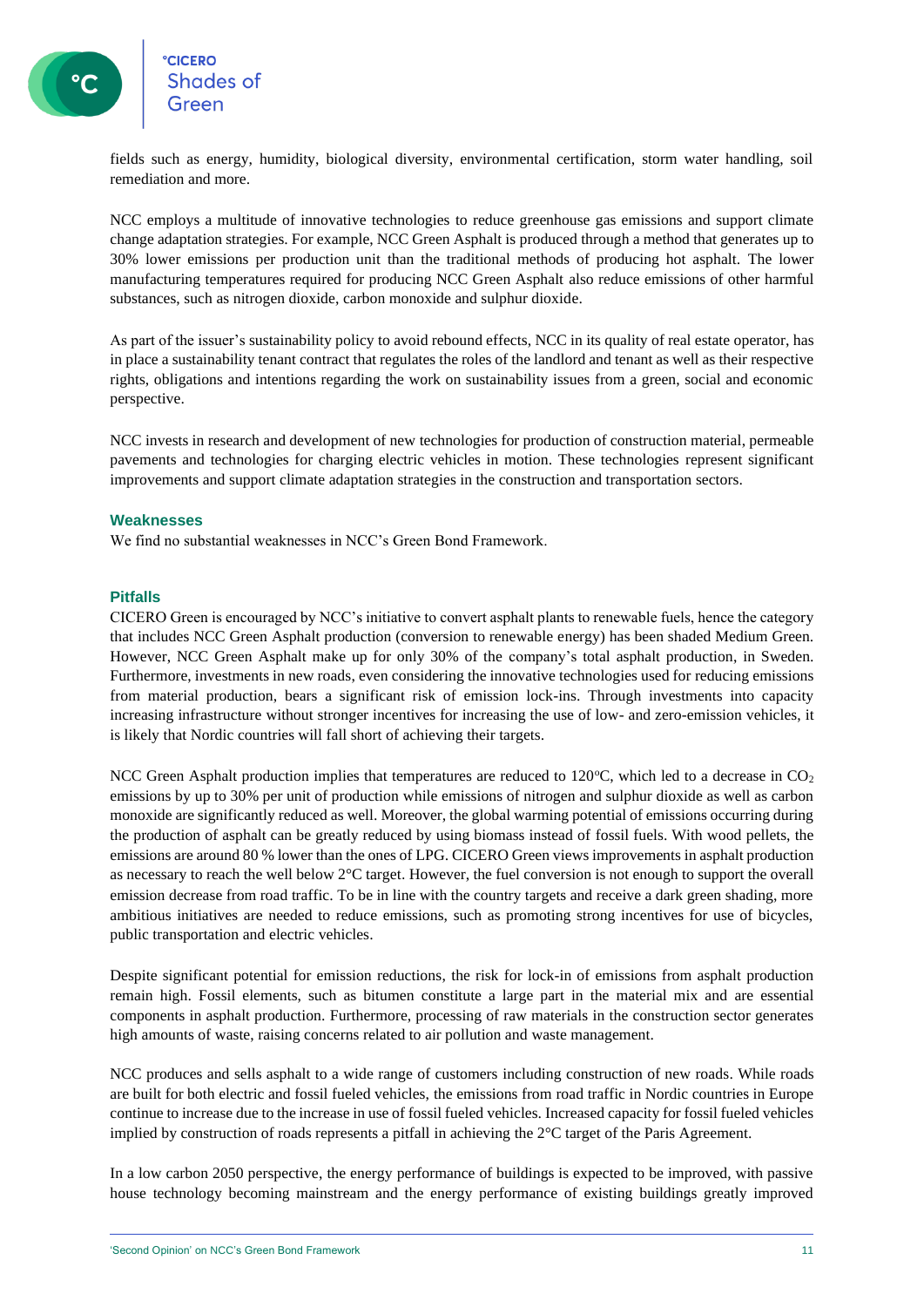

°cicero<br>Shades of<br>Green

through refurbishments. The issuer is taking a step in this direction with energy efficiency criteria for both new buildings and in renovation of existing buildings.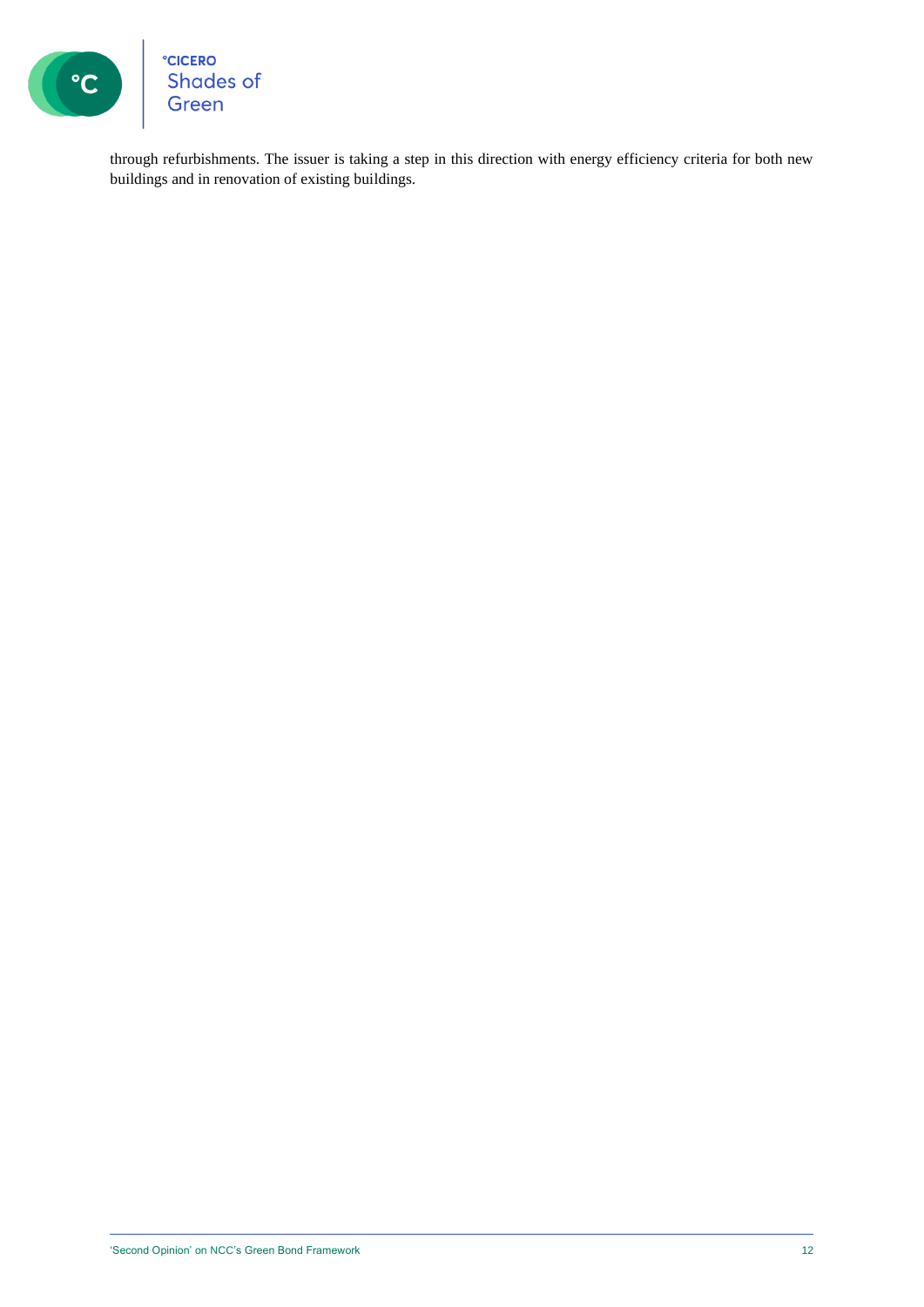

C

## **Appendix 1:** Referenced Documents List

| <b>Number</b> | <b>Document</b> Document Name                                                                                                                              | <b>Description</b>                                                                                                                                                                                        |
|---------------|------------------------------------------------------------------------------------------------------------------------------------------------------------|-----------------------------------------------------------------------------------------------------------------------------------------------------------------------------------------------------------|
|               | NCC Green Bonds Framework                                                                                                                                  | This document comprises NCC's Green Bonds<br>Framework and how it intends to use proceeds,<br>how it plans to evaluate and select eligible<br>projects, manages the proceeds and reports to<br>investors. |
| 2             | NCC annual and sustainability report (2018 &<br>2020)                                                                                                      | This document outlines NCC's ambitions and<br>goals for the near and long term.                                                                                                                           |
| 3             | NCC Sustainability policy:<br>https://www.ncc.group/sustainability/sustainability<br>-policy/                                                              |                                                                                                                                                                                                           |
| 4             | NCC Code of Conduct:<br>https://www.ncc.group/sustainability/code-of-<br>conduct/                                                                          | This webpage provides guidance on how<br>employees should conduct themselves and make<br>the correct decisions in everyday work.                                                                          |
| 5             | NCC Supplier Code of conduct:<br>https://www.ncc.group/sustainability/code-of-<br>conduct/ncc-supplier--code-of--conduct/                                  | This document covers the expectations that<br>Akademiska Hus has from their suppliers, related<br>to laws, regulations, standards and sustainability<br>and ethics.                                       |
| 6             | ISO certificates:<br>https://www.ncc.group/sustainability/sustainability with the requirements of ISO 14001, ISO 9001<br>-governance/                      | This webpage certifies that NCC is compliant<br>and OHSAS 18001 standards. The Certificate<br>Appendix indicates the locations and activities<br>for which each unit is approved.                         |
| 7             | Business area Property Developments action plan - This presentation outlines the action plan for<br>"Presentation Guiding Star 190516.pdf"<br>Confidential | future property developments.                                                                                                                                                                             |
| 8             | Business area Buildings action plan -<br>"Sustainability and Compliance BA BuSE 2019"<br>Confidential                                                      | This presentation outlines the action plan for<br>sustainability compliance.                                                                                                                              |